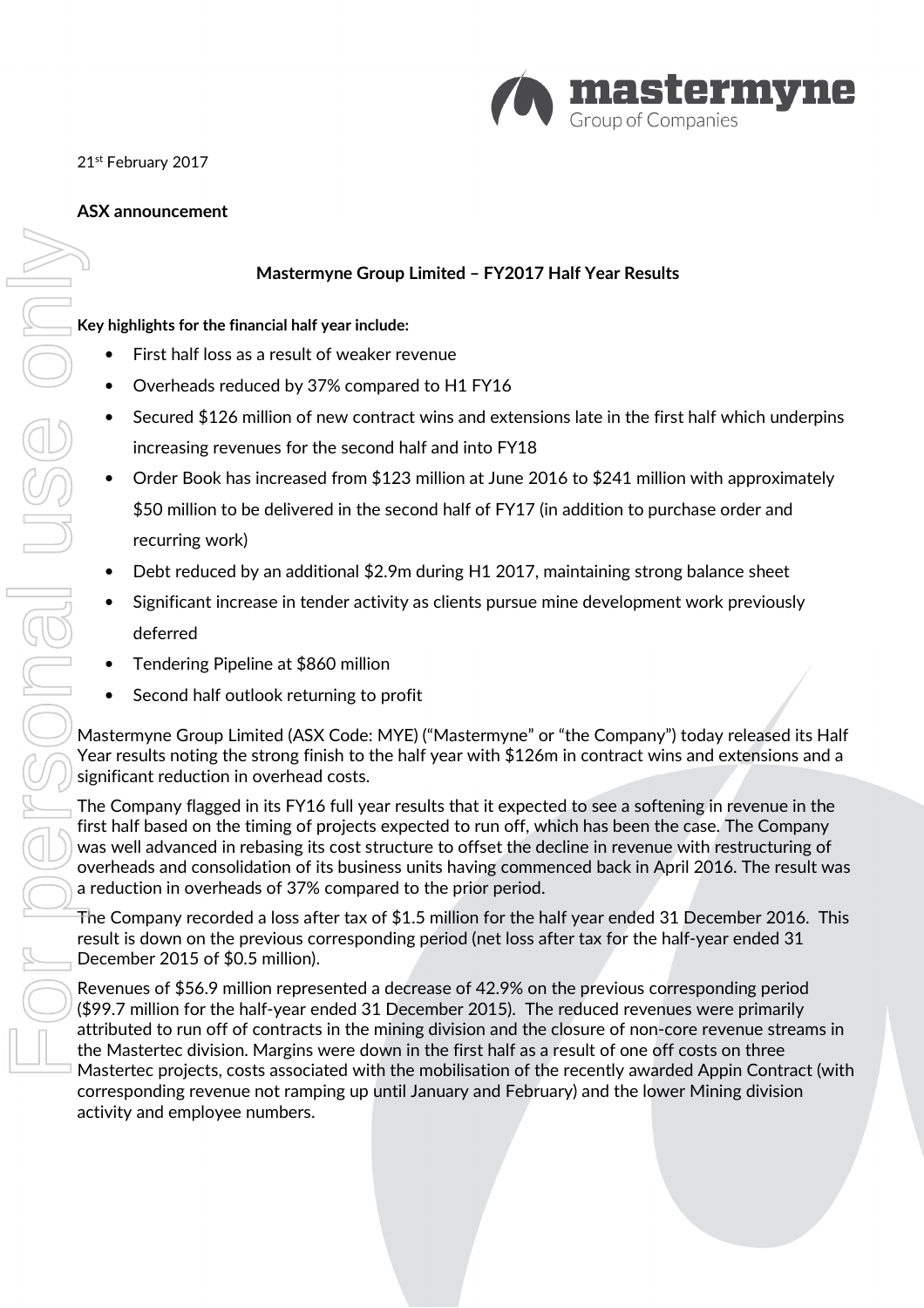The Group maintained its focus on reducing debt with an additional reduction of \$2.9 million during the half-year ended 31 December 2016. The overall cash position decreased during the half-year which was largely the result of the timing of Debtor payments. Consistent with the previous two reporting periods the majority of these overdue debtors were paid in the first week of January 2016.

Mastermyne's Managing Director, Tony Caruso said, "We have had a strong finish to the calendar year and that has continued into the start of this year. The recent contract wins, which are in the process of mobilising now, will see a return to profit in the second half and a much stronger performance in FY2018". He also noted "we have seen a material increase to our order book with several tendered opportunities still pending".

### Operational Overview

Our strong focus on safety continues to be core to what we do. Our leading indicators of safety performance clearly demonstrated the efforts our people make to ensure safe workplaces. Despite this we were unable to continue the downward trend in injury rates due to an increase in injuries at two of our project sites. All other sites maintained an excellent safety performance over the six months. Comparatively our TRIFR has increased from 8.4 (1.68 using 200,000 hrs) at June 2016 to 13.2 (2.63 using 200,000 hrs) at the end of December.

The recent recovery in coal prices has resulted in a significant increase in tender activity, in particular roadway development contracts. Workforce numbers are increasing from January 2017, based on new work already secured, and will continue to increase through to March / April this year. This will increase the Mining division revenue and profits for the 2H17 and throughout FY18. Development equipment demand has also increased on the back of a number of roadway development tenders released late in the second half of FY17.

At the completion of the first half the Company's combined order book has increased from \$123 million to \$241 million. Of this total order book approximately \$50 million will be delivered in the second half of FY17 along with recurring and purchase order work.

# Mastermyne Mining

The Mining division has delivered a solid financial result exceeding revenue expectations across the majority of sites. However, the end of the Grosvenor Civil, Development and Umbrella contract and other smaller Queensland sites during the course of the last financial year has resulted in an expected reduction in revenues from the comparative period last year. The latter half of 1H17 has seen an increase in the number of mining contract tenders received, many of which will be awarded early in 2H17. Of significance to date, Mastermyne was awarded a new 2 year contract at Appin Colliery valued at approx. \$25 million per annum. This represents a much larger scope than the superseded contract.

The Mining division has also secured:

- an increase in scope on a Qld project to include a roadway development crew starting in March 2017;
- the hire of a continuous miner into a NSW site; and
- preferred tenderer status on a roadway development tender also in NSW.

At the end of year there was a further 3 roadway development contracts that the Company has tendered, two of which require the contractor to engage its own roadway development equipment to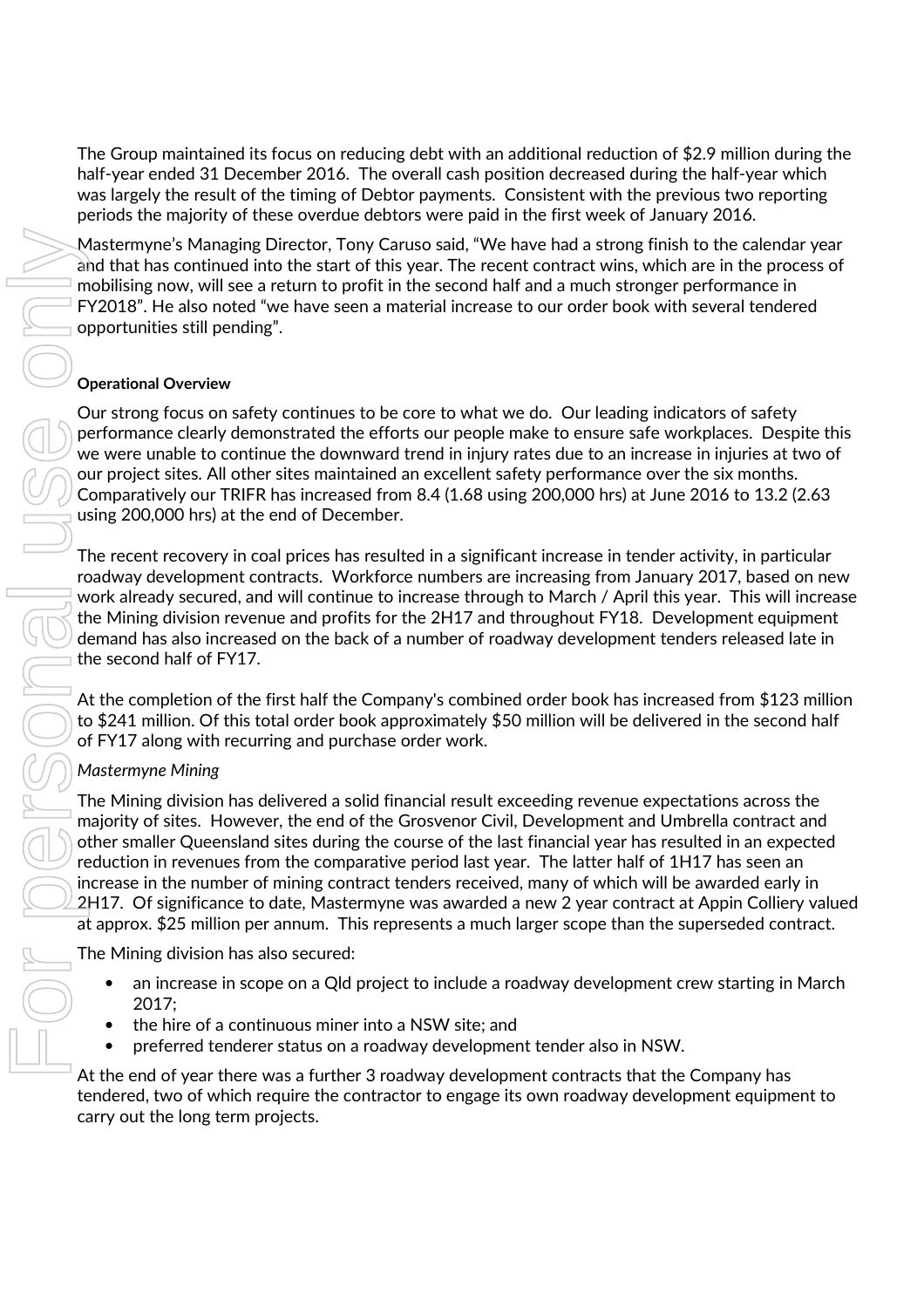### **Mastertec**

The Mastertec division underwent a significant restructure during the course of FY16 which included consolidating the services offered through this division and the closure of several workshops. The discontinued activities were non-core and do not erode the long term strategy for the Mastertec business which focuses on scaffolding and protective coatings work on major infrastructure and ports on a long-term contract basis.

The restructuring has resulted in an improvement in the financial position for the half year but the result was undermined by three under-performing projects and workshop warranty costs. These events were one-off in nature and will not be repeated in the 2H17 results given these projects have concluded and are non-core to Mastertec going forward.

The Mastertec division has also seen increased tender activity late in the half with the awarding of a contract at the NCIG port in Newcastle and the notification of preferred tenderer status for a multi-year scaffolding contract with a tier 1 mining company in NSW encompassing their coal handling preparation plants and port facility. Both of these projects are core to Mastertec's strategy and will commence in the second half of FY17.

### **Outlook**

The improvement in the coal price in the latter part of 2016 has resulted in a significant increase in activity, particularly within the Mining Division. The awarding of the Appin contract, being preferred tenderer on a NSW road way development tender along with the scope increase on an existing Qld project to include a roadway development workforce will underwrite a stronger performance in the second half.

In addition to the above contracts there are also a number of projects still pending early in the second half including three roadway development tenders. The work already secured along with the tenders pending are all long term contracts that will continue into FY18 and beyond.

The Mastertec division is also showing signs of a stronger second half with project wins in NSW that will commence in the second half. Overall the outlook for the Mastertec division remains subdued in the short-term compared to the Mining division as we are still experiencing strong competition and less opportunities in the engineering and maintenance sector. However, the stronger tender pipeline in this area is likely to contribute to a recovery of revenue in FY18.

The recent contract wins along with the tender projects in the pipeline and overhead reductions delivered in the past 12 months will deliver stronger second half revenues for the Group and a return to profitability in the second half and throughout FY18.

### **Further information:**

Liz Blockley – Company Secretary: (07) 4963 0400

Or visit www.mastermyne.com.au